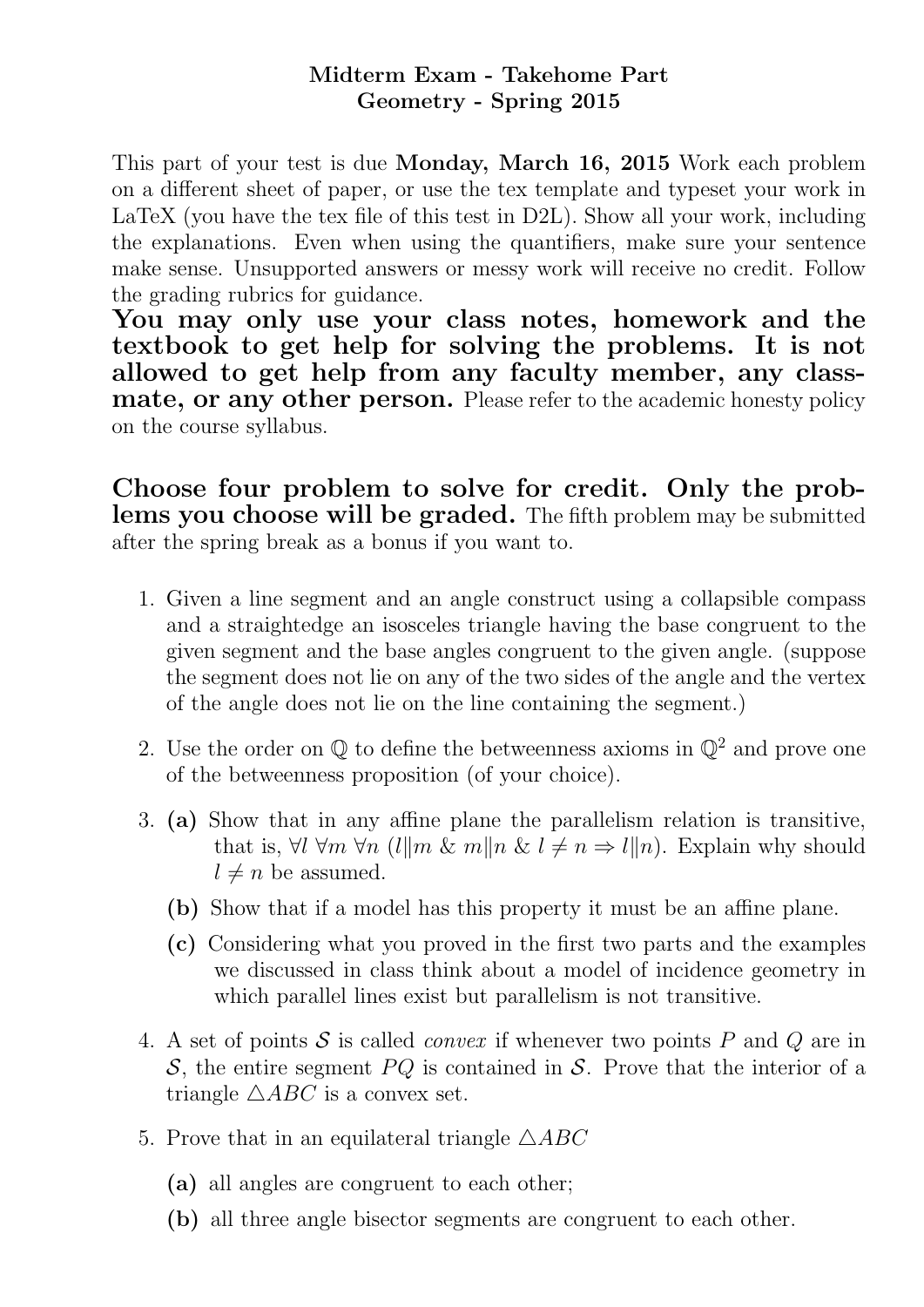1. Follow attached file for diagram.

Start with points A and B on a line. Construct an angle with line l for duplication off of A. Pick a point C to start the construction of the isosceles triangle. Construct an equilateral triangle ACD. Construct a circle from point A with radius AB. Extend line AD to that circle. Point E represents the intersection of line AD to the circle. Draw circle from point D with radius  $\overline{DE}$ . Extend line DC to that circle, with point F being the intersection. draw a circle from point F with a radius larger than the perpendicular of F to line l. This will give you two points to construct a perpendicular off of l through F. Then construct a perpendicular to that perpendicular line running through F in order to have a parallel of l through F. Angle from this parallel and  $\overline{CF}$  is a duplication of the given angle. Construct a perpendicular of  $\overline{CF}$  through the midpoint. Point I is at the intersection of this perpendicular and the parallel line constructed through F. Connect points C and I.  $\triangle CIF$  is an isosceles triangle with the given line segment  $\overline{AB}$  translated by  $\overline{CF}$  and the given angle translated by  $\angle FCI$  and  $\angle ICF$ .

## 2. SKIPPING NUMBER 2

3. (a) Hypothesis:  $\forall l \forall m \forall n, l \parallel m \& m \parallel n \& l \neq n$ Conclusion:  $l \parallel n$ 

> Proof: First off, we must assume  $l \neq n$  because it is possible for  $l \parallel m$ & m || n, but if  $l = n$  then l and n intersect at every point and are not parallel. Thus l must not equal n. Assume l is not parallel to n. Then n and l share a common point of intersect. Since  $l \parallel m$  then n will eventually traverse through m. Thus n and m would also share a point of common intersect. This contradicts that  $m \parallel n$ . Then by RAA, if  $l \parallel m$ ,  $m \parallel n$  and  $l \neq n$  then  $l \parallel n$ .

(b) Hypothesis: Model holds transitive parallelism relation. Conclusion: Model is an affine plane.

Proof: If the model has transitive parallelism then clearly we know the parallel postulate holds. In this geometry we can also see that the incidence axioms must hold. If we take two points we must be able to find a unique line between them. Likewise, for us to hold parallel lines we must be able to define two points on those lines. The last incidence axiom holds, otherwise parallel lines could not exist at all. Thus if this said model holds the parallel postulate and the incidence axioms then it is an affine plane.

(c) A model in which this occurs can be where a line is represented any circle around a sphere. The circles do not have to measure the same diameter. In one sense, imagine any ring, of any size, that you could lay down on Earth. Two rings that intersect on part of the sphere may not share any points in common with a third ring. Thus,  $1 \parallel 2$ ,  $2 \parallel 3$ , but 1 is not parallel to 3.